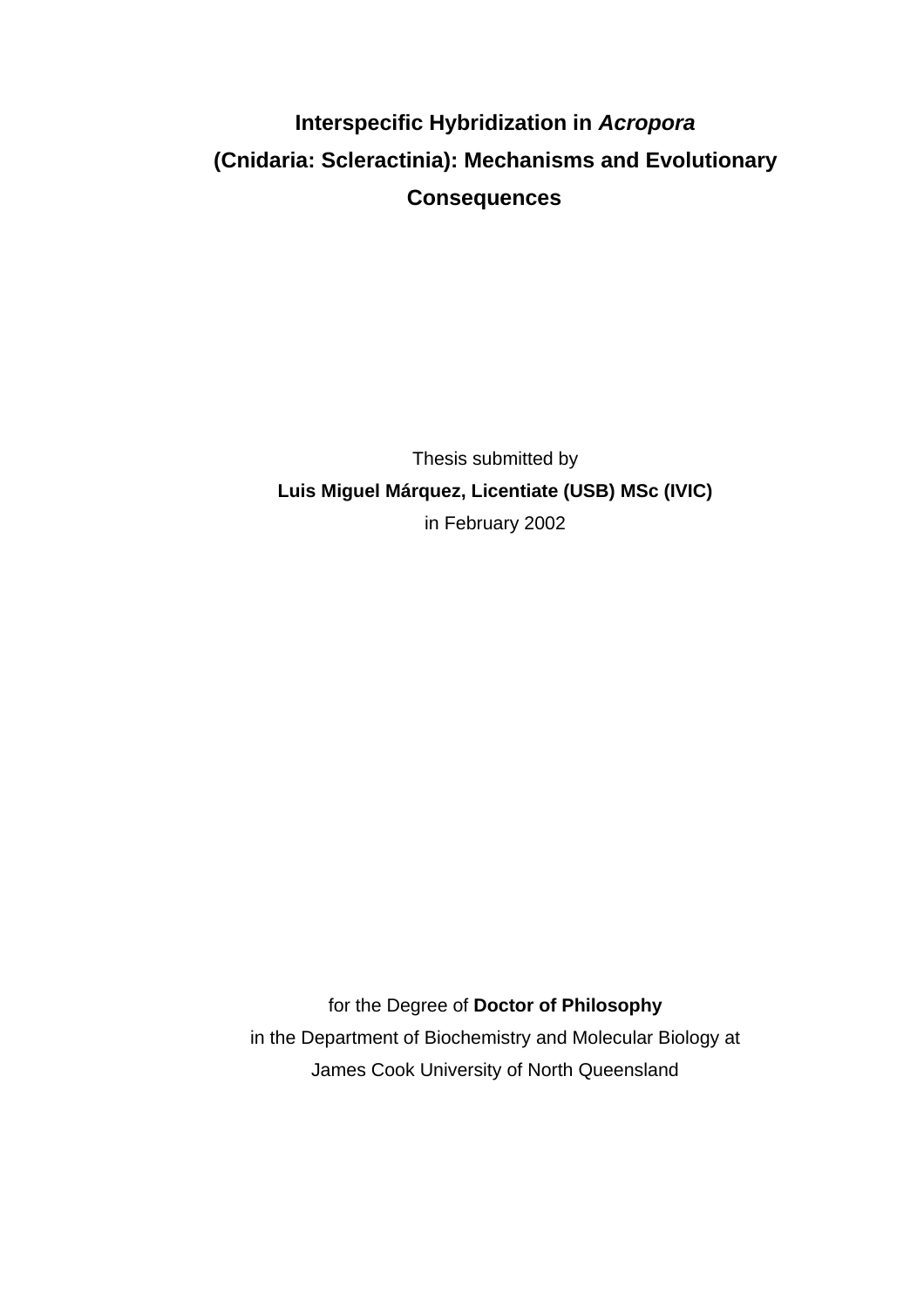#### **Abstract**

This thesis addresses several aspects of the genetics and reproductive biology of cross-fertile, mass-spawning scleractinian corals, specifically in the genus *Acropora*, and the results presented contribute to our understanding of the evolutionary consequences of hybridization in this animal group.

The rDNA ITS1-5.8S-ITS2 region has been used for phylogenetic analysis of cross-fertile coral species in the genus *Acropora*, and has shown patterns of variation consistent with reticulate evolution. However, results from a number of analyses in this thesis, including the occurrence of deamination-like substitutions at methylation sites; differences in evolutionary rates among clades of a 5.8S phylogeny; and ocurrence of non-compensatory mutations that may affect the rRNA secondary structure, suggest that at least part of rDNA diversity in *Acropora* is due to pseudogenes.

Natural hybridization in coral genera may cause taxa to merge through homogenization of gene pools or may create new hybrid species. Here I demonstrate that high cross-fertilization *in vitro* does not guarantee the merging of species. Data from eight polymorphic allozyme loci indicate small but significant differentiation between sympatric populations of *A. cytherea* and *A. hyacinthus*, a pair of acroporid corals with very high interspecific fertilization rates *in vitro*. The biological significance of differences between the species in sympatry is highlighted by the absence of genetic differentiation between widely allopatric populations within each species. Moreover, a Nested Clade Analysis using sequence data from a nuclear intron indicates that these two species constitute distinct evolutionary lineages. I conclude that *A. cytherea* and *A. hyacinthus* are neither merging nor constitute morphs within a single species, but rather conform distinct cohesion species.

Cross-fertilization trials may overestimate the rate of hybridization that occurs under natural conditions, because they are non-competitive, involving the exclusive combination of sperm from one species with eggs from another. I designed breeding trials using acroporid corals to test whether the mixture of conspecific and heterospecific sperm inhibits interspecific fertilization, promoting conspecific sperm precendence. However, spawning failure and low cross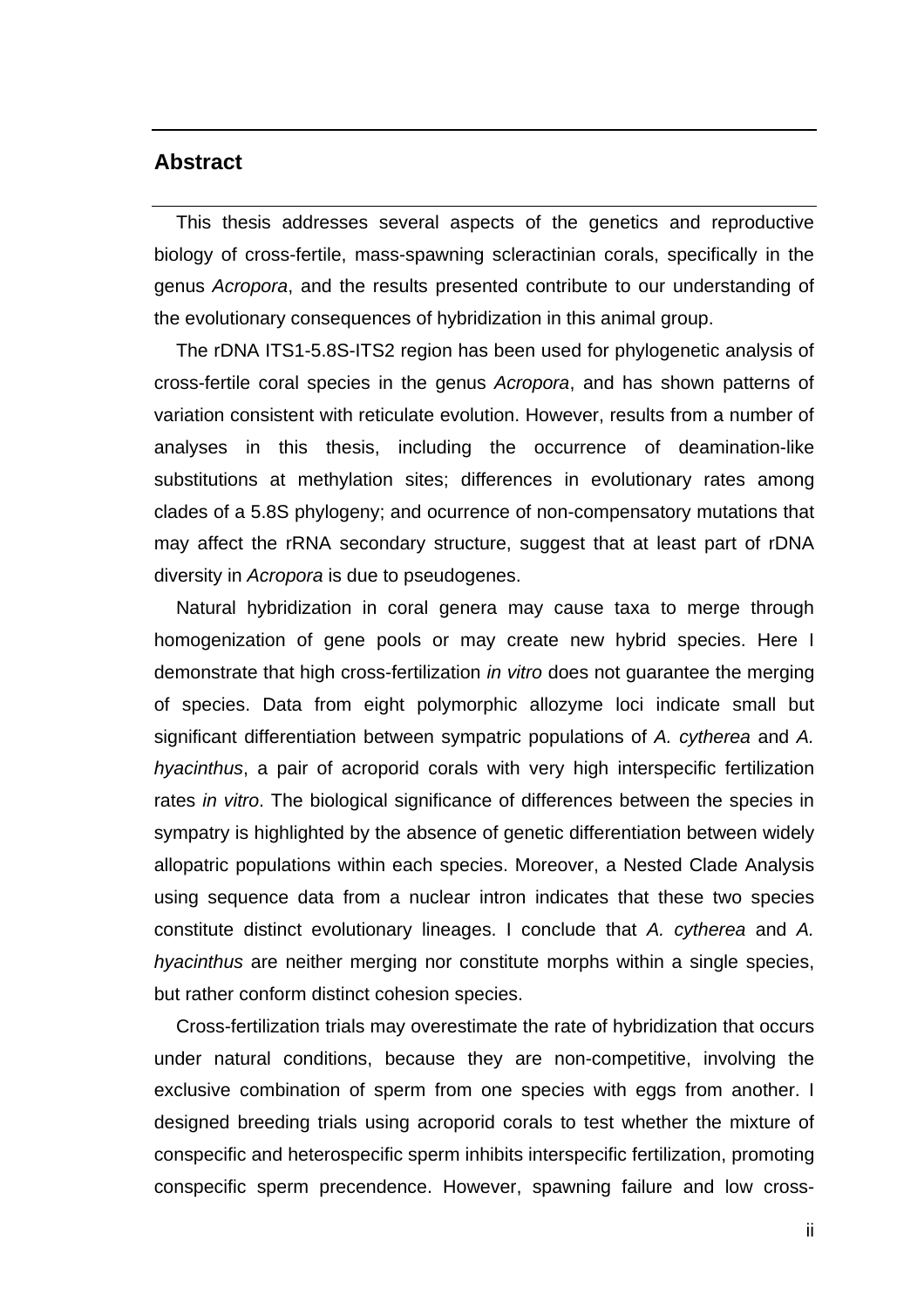fertilization rate between the study species did not allow evaluating this hypothesis properly.

Integrins are proteins involved in cell adhesion that play major roles in gamete binding and fusion in mammals. A cDNA sequence encoding for a β1 class integrin has been identified in the scleractinian coral *Acropora millepora.* Given that the integrin mRNA is present in unfertilized eggs, the corresponding protein may have a potential role in coral fertilization. As a first attempt to elucidate the molecular basis of gamete specificity in corals, I studied the role of the *Acropora millepora* β**Cn1** integrin in fertilization. I examined the effect of polyclonal antiserum raised against a substantial part of the β<sub>Cn1</sub> integrin on fertilization rates of *A. millepora* eggs. The results indicate that *Acropora* β<sub>cn1</sub> integrin is involved in sperm-egg binding but does not confer reproductive specificity. The implication of a disintegrin-integrin binding in the fertilization process in *Acropora* suggests that some functions of these molecules may have been conserved in corals and humans.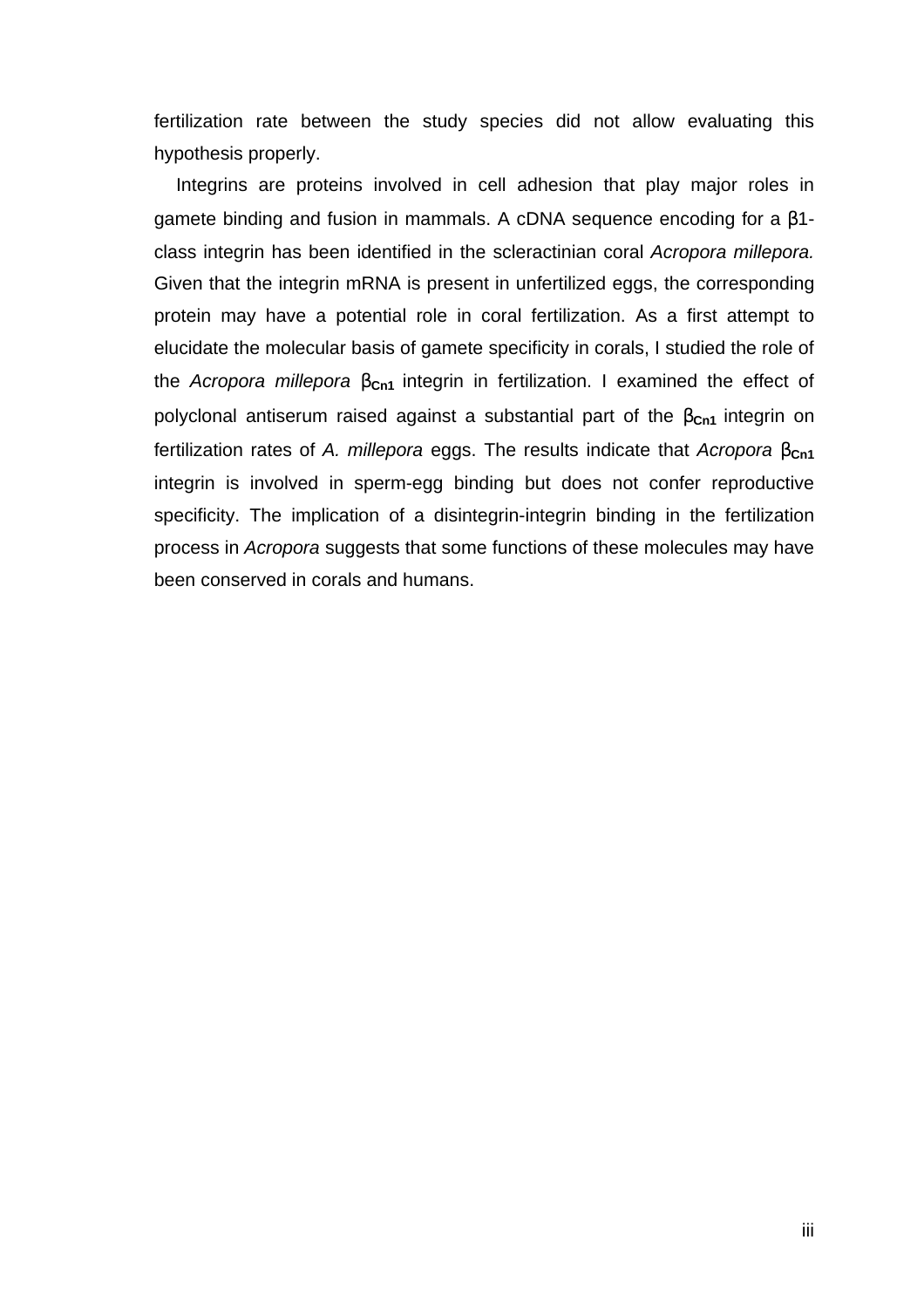### **STATEMENT OF ACCESS**

I, the undersigned, the author of this thesis, understand that James Cook University will make it available for use within the University Library and, by microfilm or other means, allow access to users in other approved libraries.

All users consulting this thesis will have to sign the following statement:

In consulting this thesis, I agree not to copy or closely paraphrase it in whole or in part without the written consent of the author; and to make proper public written acknowledgement for any assistance which I have obtained from it.

Beyond this, I do not wish to place any restriction on access to this thesis.

Signature Date **Date**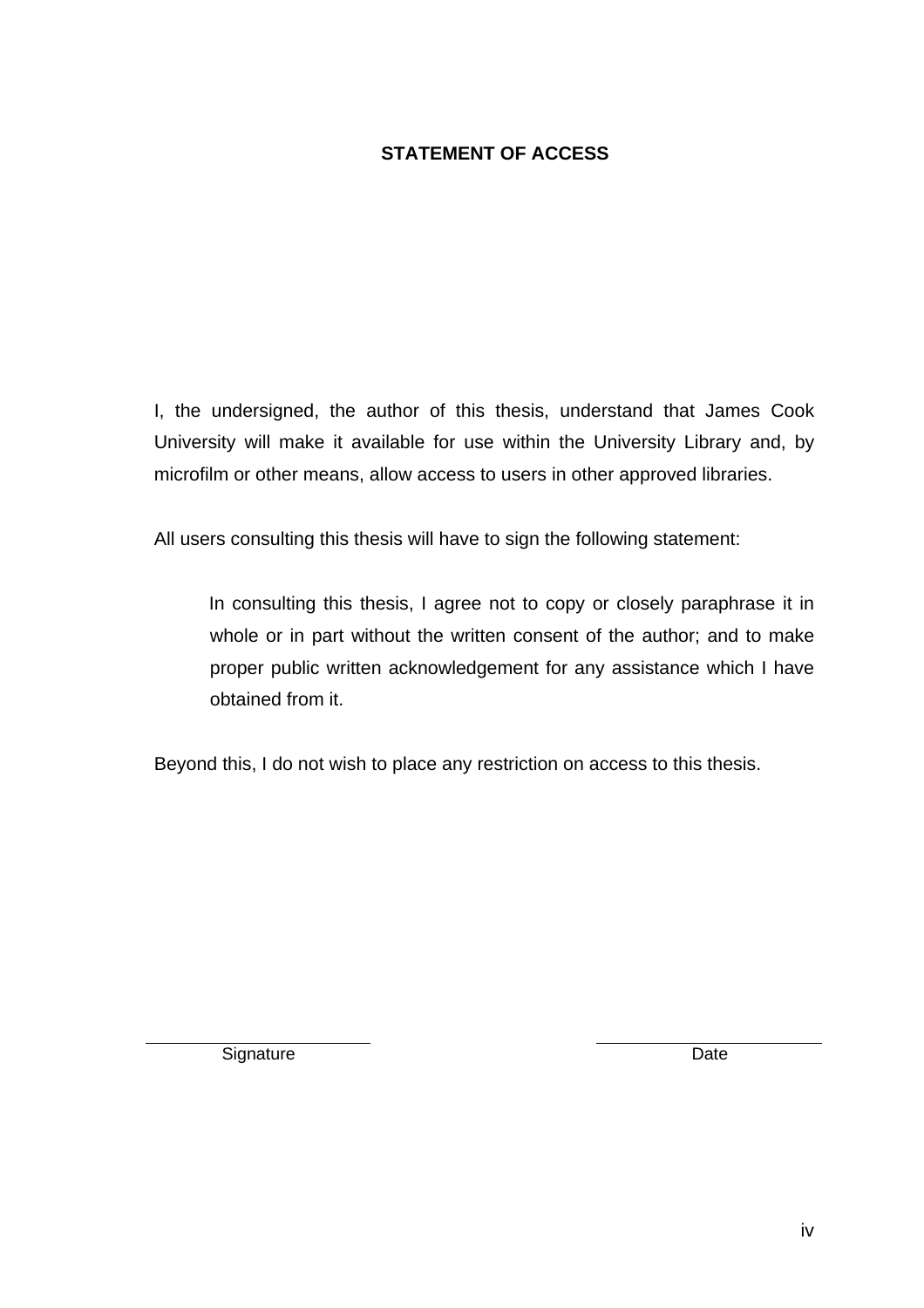#### **STATEMENT OF SOURCES**

#### **DECLARATION**

I declare that this thesis is my own work and has not been submitted in any form for another degree or diploma at any university or other institution of tertiary education. Information derived from the published or unpublished work of others has been acknowledged in the text and a list of references is given.

Signature Date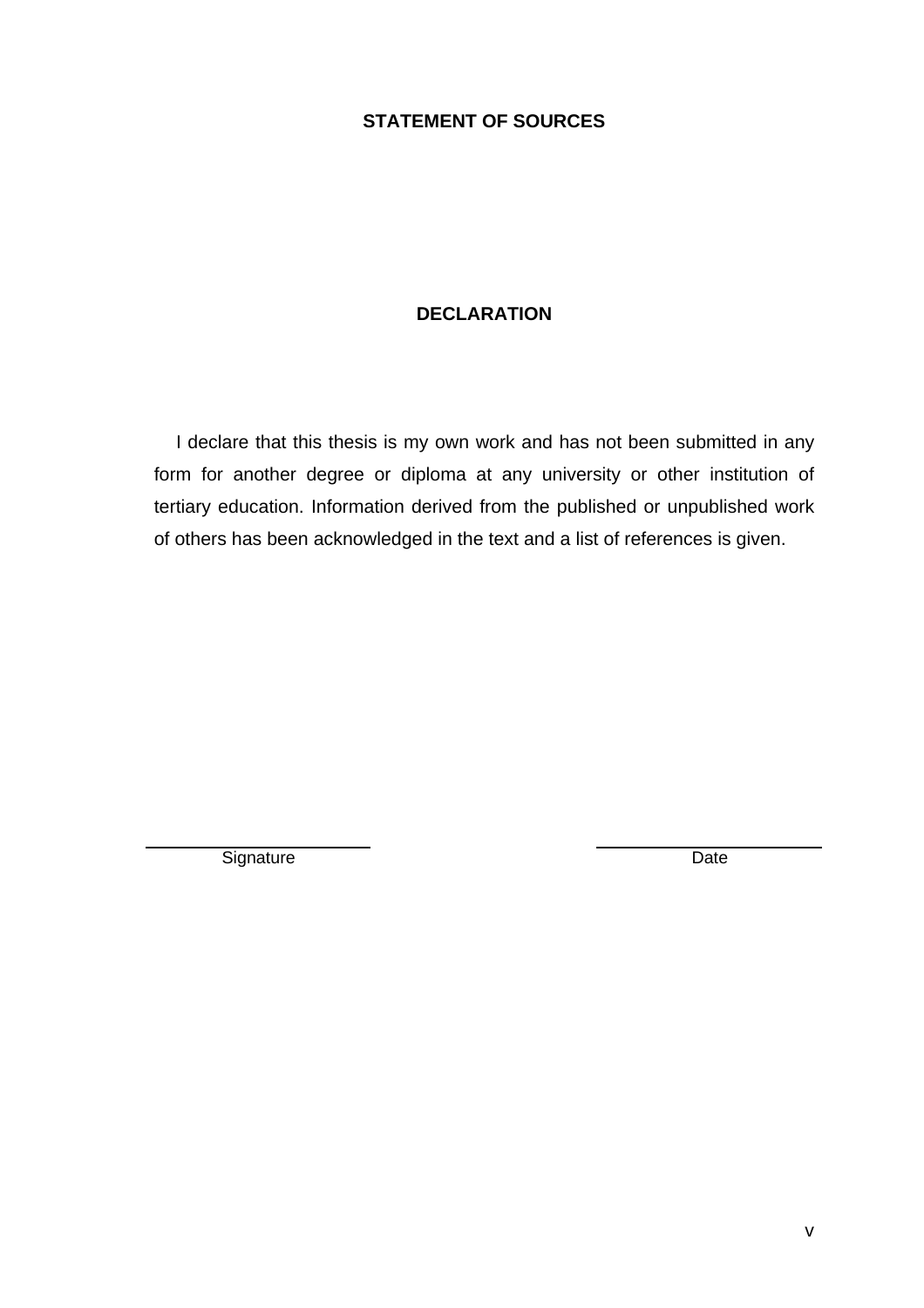#### **Acknowledgments**

I had the fortune of having not one supervisor, but three excellent ones. I am very happy to admit that during my Ph. D., I remained silent when other graduate students ranted about their supervisors. My lack of complaining was not due to my thesis being "too easy". On the contrary, as any other, it was plagued by difficulties. But precisely in those hard moments was when I received good advice and full support from them. I especially appreciate the open and friendly discussions with Dave Miller, which surprised more than one overseas student used to strict hierarchical relationships between supervisors and students. I am very grateful of Madeleine van Oppen's kind recommendations on my everyday work at the lab, or during my struggle with the analyses, particularly her "that's weird, it never happened to me", that always made us laugh. I will never forget Bette Willis' strength, determination and stamina, which is an inspiration for all of her students, as well as her welcoming disposition to share her amazing knowledge of coral biology.

Many people were very influential on my work, but especially my lab mates who shared their knowledge friendship with me. Jason Mackenzie who, after starting his Ph. D. at the same time as I did, became my twin soul, sharing all the enjoyment and misery that the field and lab work had prepared for us. John Reece-Hoyes thought me all his very useful "dirty-quickie" lab techniques, while Julian Catmull made enormous efforts trying to erase them from my memory, teaching me the proper way of doing things. Julian also developed the antibodies against integrin that I used afterwards. Nikki Hislop, my office friend, was my compass through the lab and my faithful assistant during coral spawning. More recently, Carlos Sanchez, Danielle de Jong and Hiroki Go also lent me a hand when I needed it. The honours and small-project students that went through the lab were all very helpful and friendly: Kate Hardie (thanks to her fantastic work expressing coral Integrin I had a sixth chapter), Teun, Ingo, Robert, Brenda, Jill, "little" John, Hanneke, Anouk, Friso, Chris (my Oz and Japanese language teacher), Melanie, Karin U, Karin O, Dalma, Alejandro (who shared his Pax and mtDNA sequences with me), Lucija and Elisse. Members from other labs within Biochemistry at JCU were of great help at several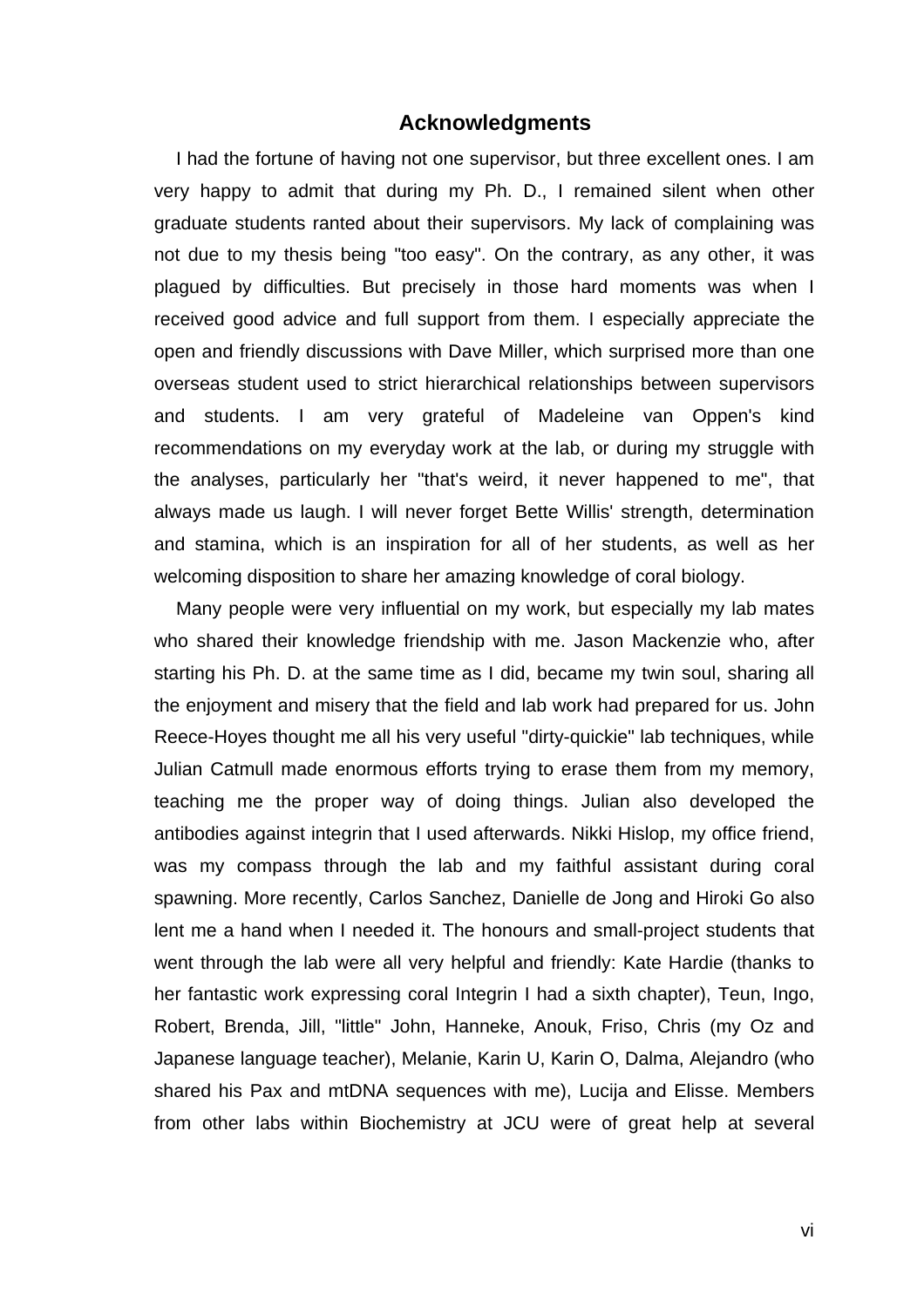occasions: Prof. Jim Burnell, Prof. David Yellowless, Dr. Subash Vasudevan, Ross, Moira, Ellessa, Bill, Andrew and Paula.

I am very grateful to all the people that shared a piece of their expertise with me. Beth Ballment, Sven Uthicke and David Ayre gave me technical advice with the allozymes. Eldon Ball provided me some very good ideas in relation to my integrin work. Steve Croft helped me with the pictures. David Posada, Lars Jermiin, Lynn Atkinson and Line Bay advised me with NCA and phylogenetic analyses. Carden Wallace and Jackie Wolstenholme guided my incursion into *Acropora* identification.

During my fieldwork I received help from many people, particularly during coral spawning, many thanks to all of them. I want to acknowledge some of them in particular: Cathy, J. J., Brita, Melissa, Brian, Oliver, Xavier, Ben, Ameer, Rick, Andrew Baird, and Adam. Maggie and Michael Fogg were also helpful during my visits to OIRS. I thank Katharina Fabricius for allowing me to collect samples during her field trips on the "The Harry Messel", whose crew was amazingly helpful. Luke Smith and Andrew Heyward assisted me during the fieldwork in Dampier.

I thank the Australian Institute of Marine Science, for allowing me to use its facilities at Dampier and Cape Ferguson for the allozymes work. This project was funded by the Australian Research Council and James Cook University. I also acknowledge a scholarship from the Venezuelan Council for Scientific and Technologic Research (CONICIT), and an educational credit from Fundayacucho.

Last but not least, I want to acknowledge all the people closer to my heart. My wife and best friend, Carolina Bastidas helped me throughout each step of my Ph. D., since we looked for funds to come to Australia, during my fieldwork, lab work, and writing. I am the happiest man on earth sharing my life with such a wonderful person. My parents Miguel and Amparo, my sister, Lina, and my mother in law, Hilda, also gave me all the emotional support that I needed, even when the distances made it difficult. Maggie, Roberto, R. Andrés, Ana Corina, Angel, Aurora, Victor and Cañemo also contributed their fair share. Many friends were always eager to share their ideas and listen and to my rambling: Pedro, Mauricio "Teque", Yamil "Pocho", Viviana, Claudia, Guillermo "G", J.J., Aniuska, Bernardo, Mark, Irene, and Debbie.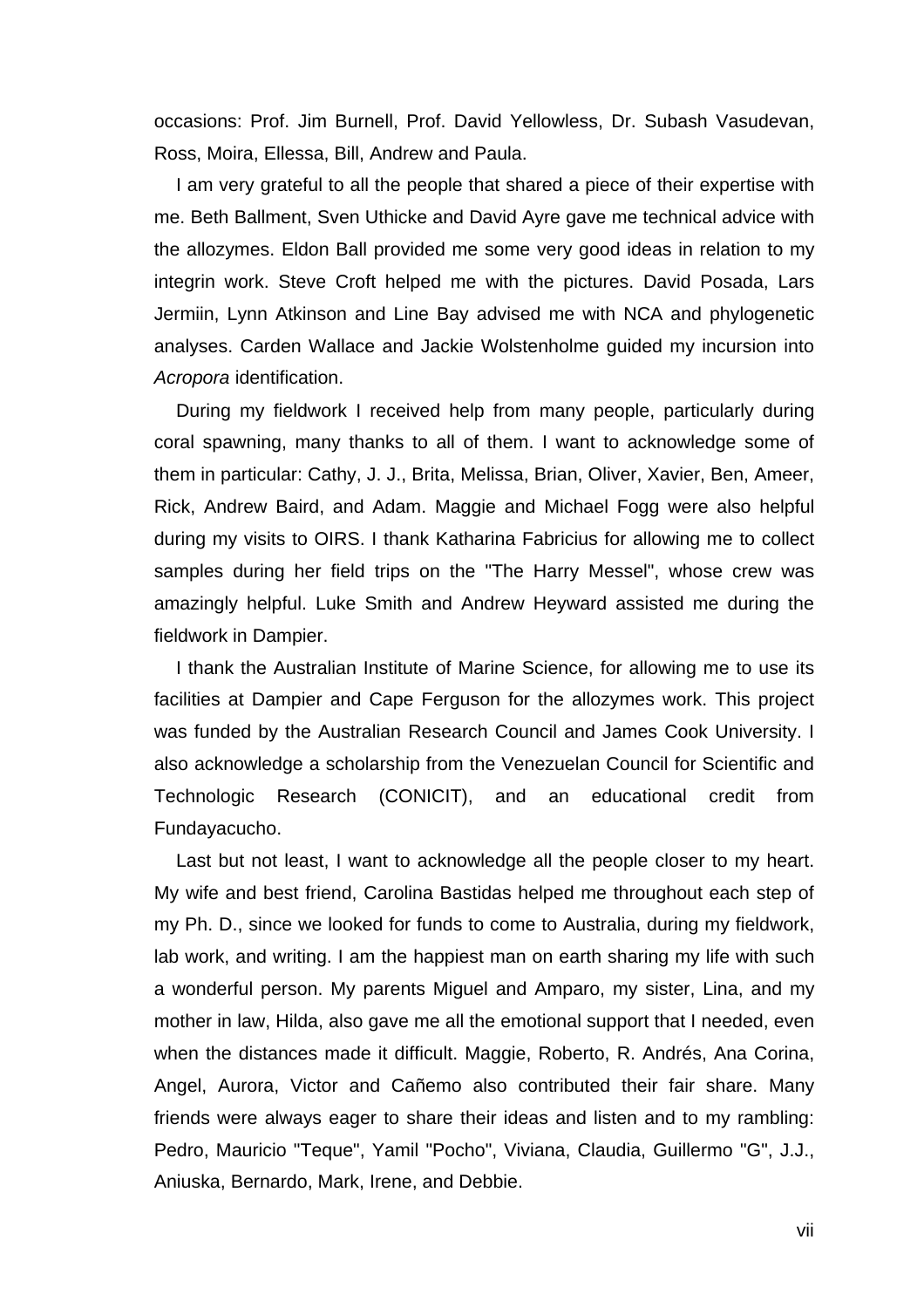### **Contents**

| ii.<br>iv                                                                                 |
|-------------------------------------------------------------------------------------------|
|                                                                                           |
|                                                                                           |
| v                                                                                         |
| vi                                                                                        |
| viii                                                                                      |
| xii                                                                                       |
| xiv                                                                                       |
| 1                                                                                         |
| 1                                                                                         |
| 3                                                                                         |
| 4                                                                                         |
| 5                                                                                         |
| 6                                                                                         |
| Interspecific sperm competition as a mechanism to maintain cross-fertile coral species as |
| $\overline{7}$                                                                            |
| 8                                                                                         |
| 8                                                                                         |
| Chapter 2 The origin of extreme nuclear ribosomal DNA diversity in Acropora11             |
| 11                                                                                        |
| 14                                                                                        |
|                                                                                           |
|                                                                                           |
|                                                                                           |
|                                                                                           |
|                                                                                           |
|                                                                                           |
|                                                                                           |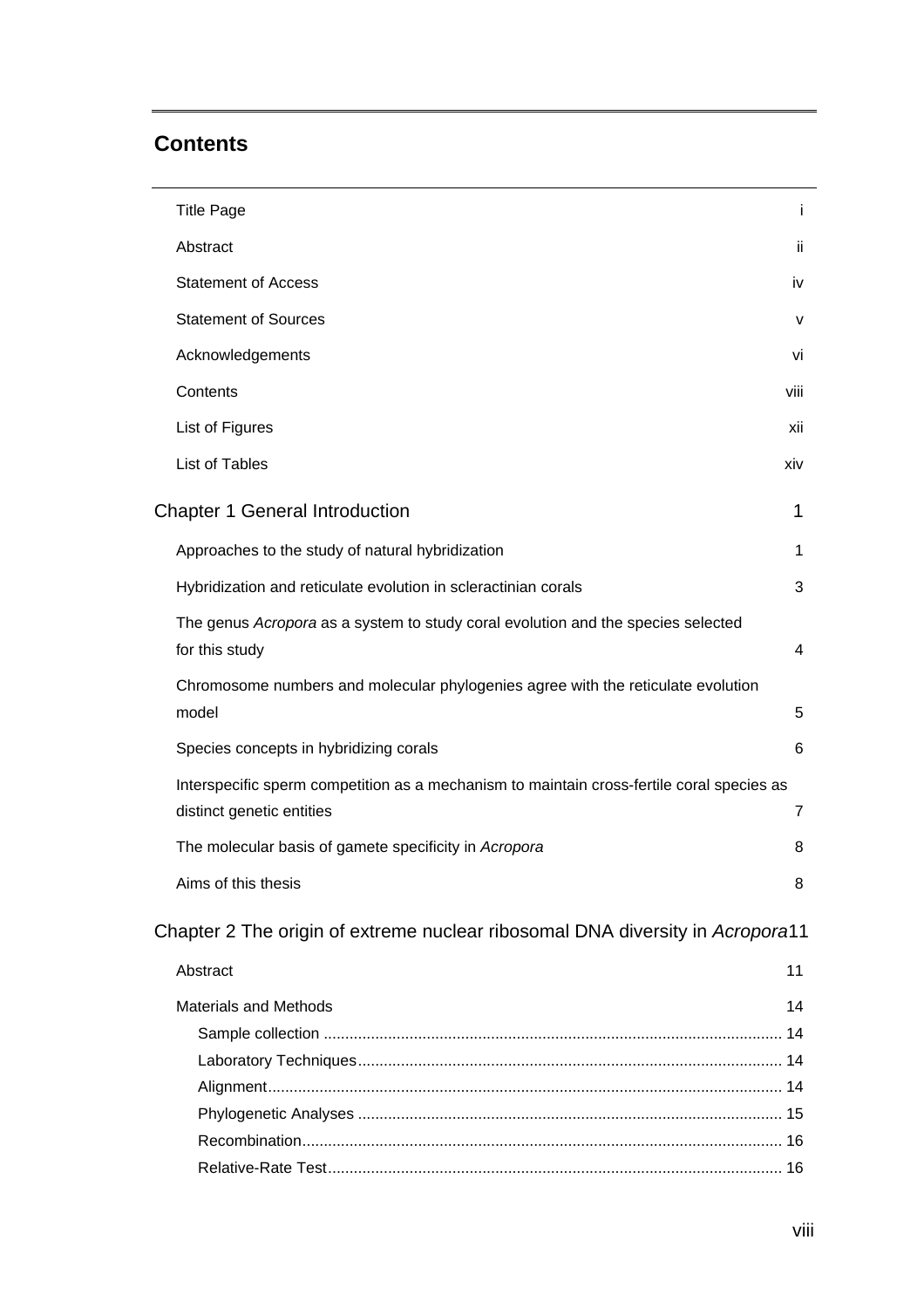| Results           | 18 |
|-------------------|----|
|                   |    |
|                   |    |
|                   |    |
|                   |    |
|                   |    |
|                   |    |
| <b>Discussion</b> | 21 |
|                   |    |
|                   |    |
|                   |    |
|                   |    |
|                   |    |

|                                                              |  |  |  |  |     | Chapter 3 Sympatric populations of the highly cross-fertile coral species |  |
|--------------------------------------------------------------|--|--|--|--|-----|---------------------------------------------------------------------------|--|
| Acropora hyacinthus and A. cytherea are genetically distinct |  |  |  |  | -48 |                                                                           |  |

| Abstract                                                               | 48 |
|------------------------------------------------------------------------|----|
| Introduction                                                           | 49 |
| Materials and Methods                                                  | 50 |
|                                                                        |    |
|                                                                        |    |
|                                                                        |    |
| Results                                                                | 51 |
| <b>Discussion</b>                                                      | 52 |
|                                                                        |    |
|                                                                        |    |
| Larval competence and allopatric genetic differences within species 54 |    |
|                                                                        | 55 |
|                                                                        |    |

| Chapter 4 The highly cross-fertile coral species Acropora hyacinthus and A. |    |
|-----------------------------------------------------------------------------|----|
| cytherea constitute distinct evolutionary lineages                          | 63 |
| Abstract                                                                    | 63 |
| Introduction                                                                | 64 |
| Materials and Methods                                                       | 65 |
| Sample collection                                                           | 65 |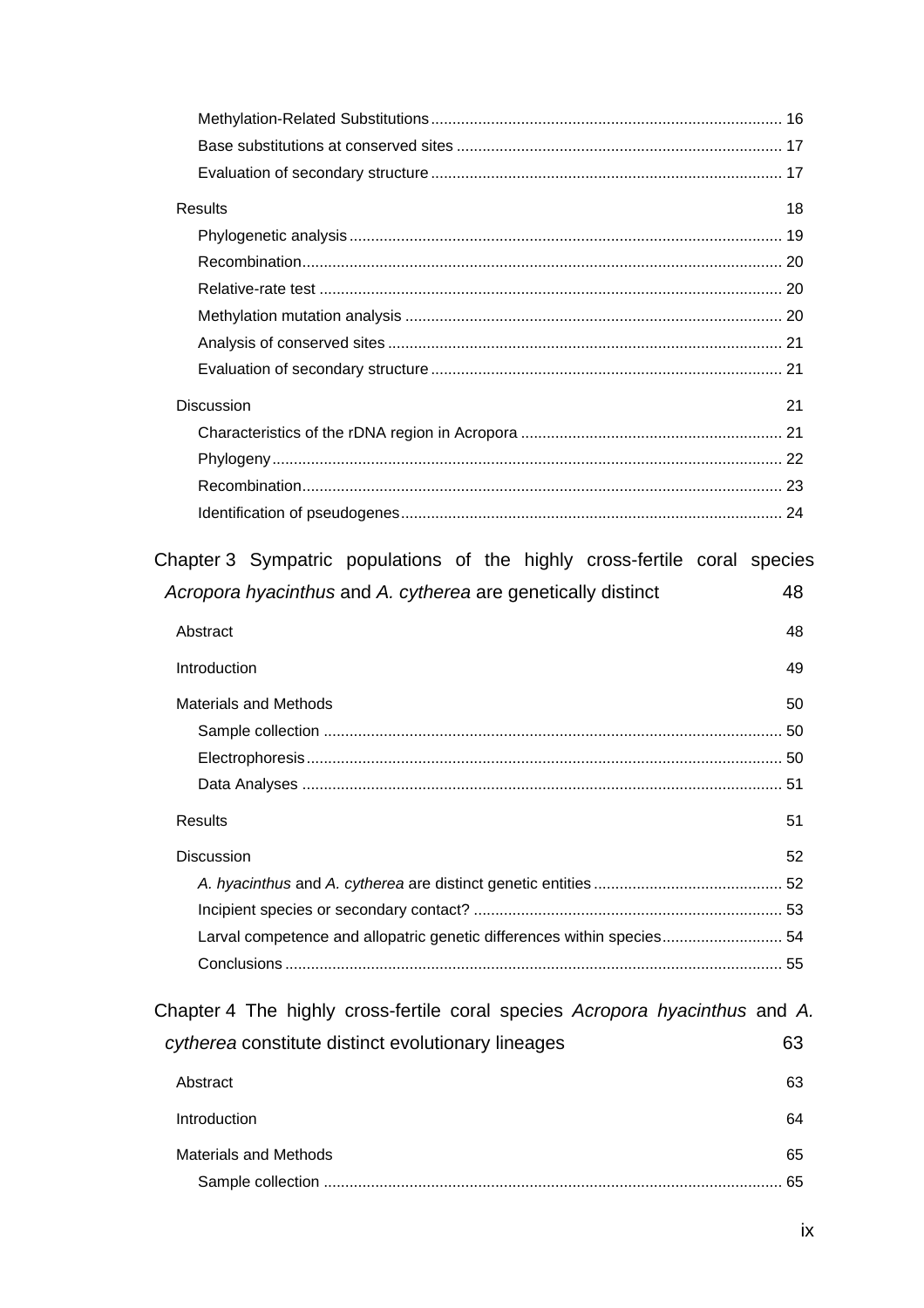| DNA Extraction, PCR Conditions, Cloning and Sequencing Procedures  66                                               |    |
|---------------------------------------------------------------------------------------------------------------------|----|
| <b>Results</b>                                                                                                      | 68 |
|                                                                                                                     |    |
|                                                                                                                     |    |
|                                                                                                                     |    |
| <b>Discussion</b>                                                                                                   | 70 |
|                                                                                                                     |    |
|                                                                                                                     |    |
|                                                                                                                     |    |
|                                                                                                                     |    |
|                                                                                                                     |    |
| Chapter 5 Interspecific sperm competition as a mechanism to maintain cross-<br>fertile species as distinct lineages | 84 |
| Abstract                                                                                                            | 84 |
| Introduction                                                                                                        | 85 |
| <b>Materials and Methods</b>                                                                                        | 86 |
|                                                                                                                     |    |
|                                                                                                                     |    |
|                                                                                                                     |    |
|                                                                                                                     |    |
|                                                                                                                     |    |
| Determination of paternity using one microsatellite and two nuclear introns 88                                      |    |
| <b>Results</b>                                                                                                      | 89 |
|                                                                                                                     |    |
| Patterns in fertilization data from the Coral Bay 2000 spawning period  89                                          |    |
|                                                                                                                     |    |
| <b>Discussion</b>                                                                                                   | 90 |
|                                                                                                                     |    |
|                                                                                                                     |    |
|                                                                                                                     |    |
| Chapter 6 In search of the molecular basis of hybridization in Acropora: the role                                   |    |
| of the coral egg integrin $\beta_{Cn1}$ in fertilization                                                            | 99 |
|                                                                                                                     |    |
| Abstract                                                                                                            | 99 |
| Introduction                                                                                                        | 99 |

x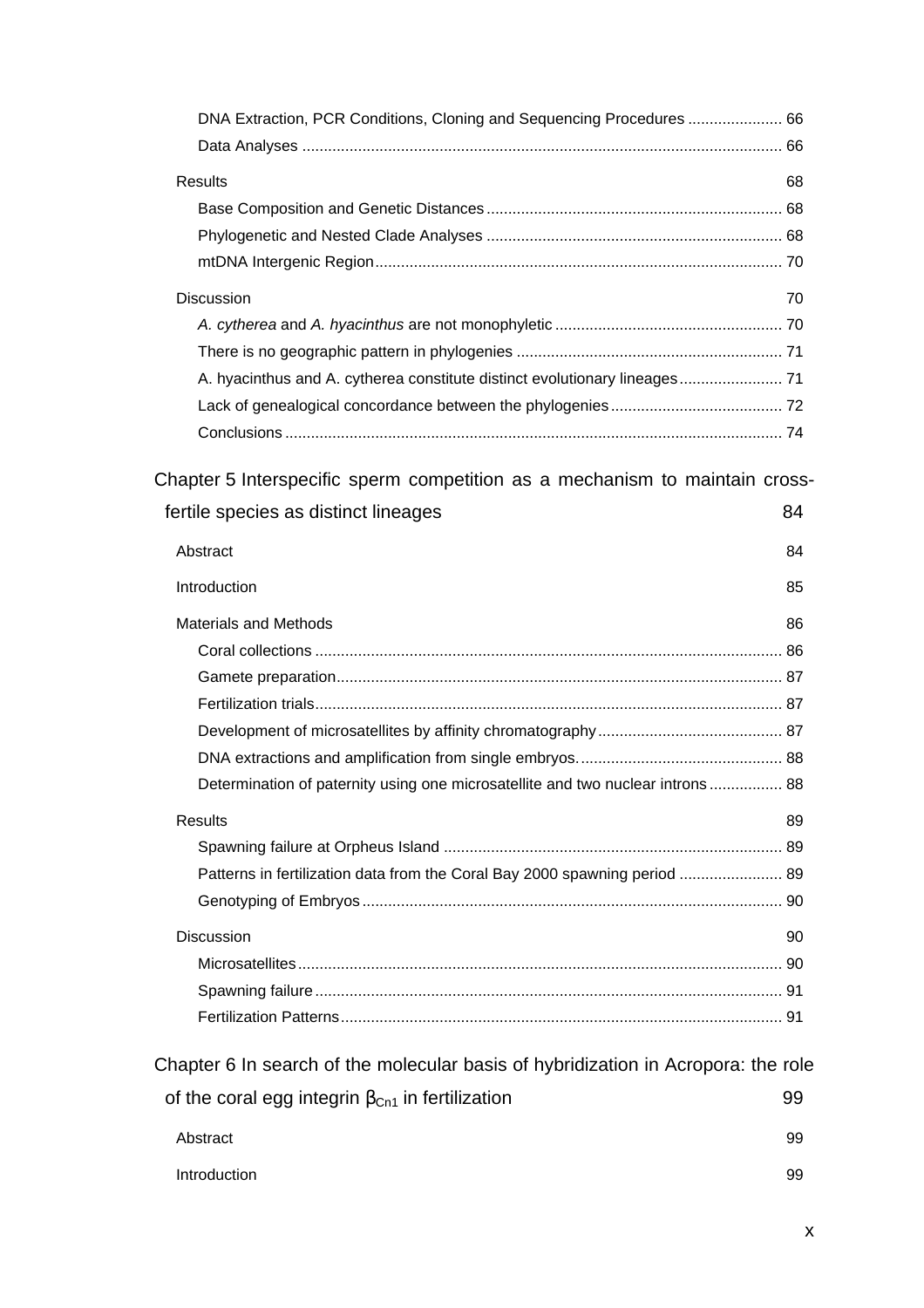| <b>Materials and Methods</b>                                                                     | 103 |
|--------------------------------------------------------------------------------------------------|-----|
|                                                                                                  |     |
|                                                                                                  |     |
|                                                                                                  |     |
|                                                                                                  |     |
|                                                                                                  |     |
|                                                                                                  |     |
| <b>Results</b>                                                                                   | 106 |
|                                                                                                  |     |
|                                                                                                  |     |
| The inhibitory effect of anti-integrin antibodies is not species specific 107                    |     |
| RGD- and RGE-containing peptides completely blocked fertilization  107                           |     |
| Discussion                                                                                       | 107 |
| $\beta_{\text{Cn1}}$ integrin is involved in sperm binding and fertilization in A. millepora 107 |     |
| $\beta$ 1 integrin subunits are involved in binding and fusion of coral and mammal gametes 108   |     |
| Specificity of Acropora sperm-egg interactions must depend on proteins other than $\beta_{cn1}$  |     |
|                                                                                                  |     |
| Results regarding the role of the RGD binding motive are inconclusive 109                        |     |
|                                                                                                  |     |
| <b>Chapter 7 General Conclusions</b>                                                             | 118 |
| Introgression, pseudogenes and the phylogenetic utility of rDNA in Acropora                      | 118 |
| Introgression versus ancestral polymorphism in Acropora                                          | 119 |
| Why do highly cross-fertile corals remain distinct?                                              | 120 |
| Future of coral systematics                                                                      | 121 |
| Towards a molecular understanding of coral fertilization and hybridization                       | 122 |
| <b>Final Summary</b>                                                                             | 122 |
| References                                                                                       | 123 |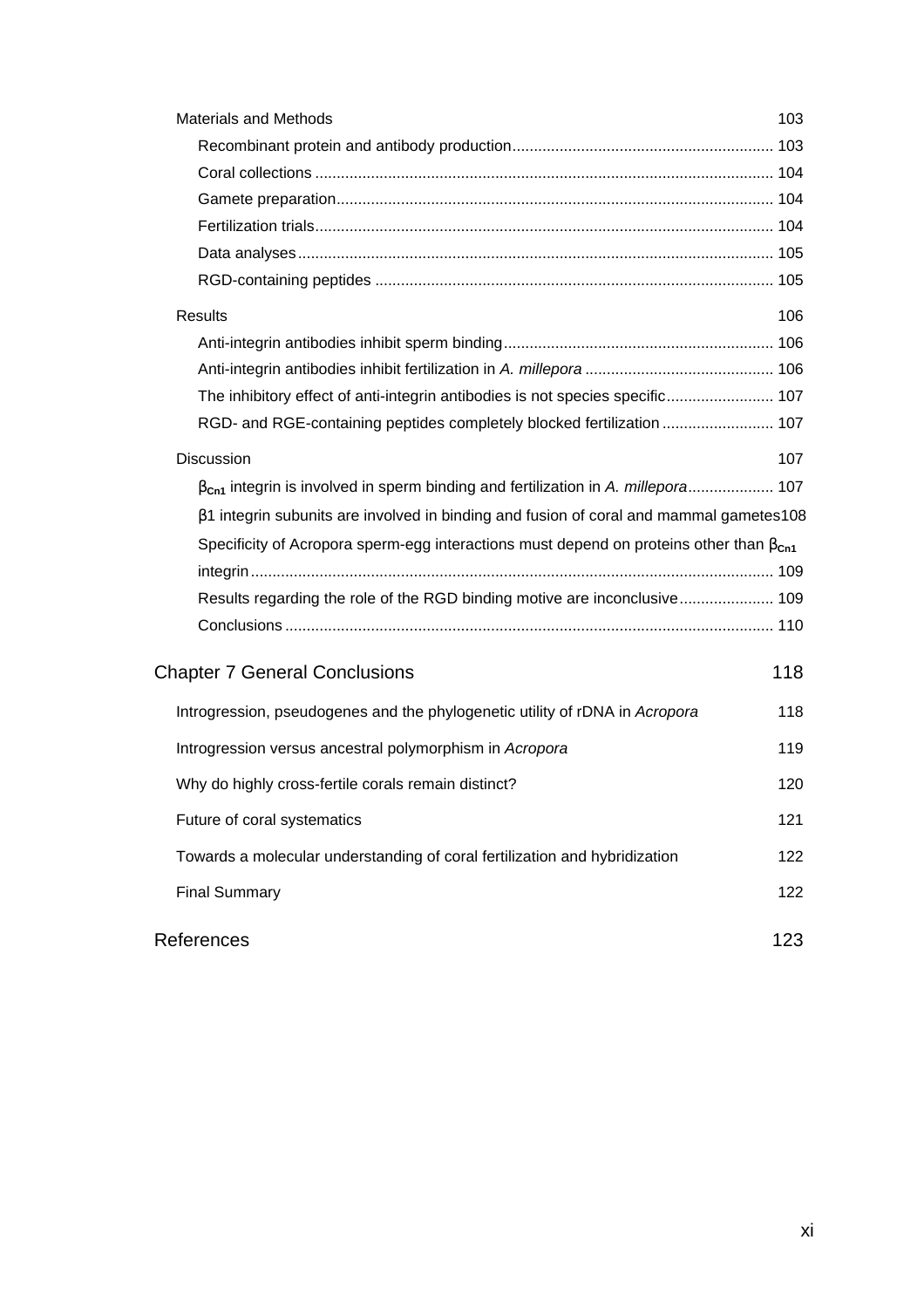## **List of Figures**

| Figure 1.1 A. hyacinthus and A. cytherea colony morphology.                         | 10 <sup>1</sup> |
|-------------------------------------------------------------------------------------|-----------------|
| Figure 2.1 Alignment of representative sequences of the Acropora ITS1-5.8S-         |                 |
| ITS2 region.                                                                        | 27              |
| Figure 2.2 Rooted maximum-likelihood tree of the 5.8S in Acropora.                  | 31              |
| Figure 2.3 Rooted maximum-likelihood tree of the ITS2 region of the Acropora        |                 |
| samples from sub-clade IVB in the 5.8S phylogeny.                                   | 32              |
| Figure 2.4 Phylogenetic profiles of 5.8S and ITS2 regions of selected Acropora      |                 |
| sequences.                                                                          | 33              |
| Figure 2.5 Alignment of 5.8S from a broad range of taxa and representative          |                 |
| Acropora sequences to evaluate mutations at conserved sites.                        | 34              |
| Figure 2.6 Alignment of 5.8S gene of a wide range of metazoans and of               |                 |
| representative sequences from each clade in the ML phylogeny with                   |                 |
| indications of secondary structure.                                                 | 37              |
| Figure 2.7 Folding of 5.8S rRNA sequences from A. hyacinthus (from clade IVB in     |                 |
| Figure 2.2) and A. cerealis (from clade IVC in Figure 2.2).                         | 41              |
| Figure 3.1 Dendrogram of genetic distances between sympatric and allopatric         |                 |
| populations of Acropora cytherea, A. hyacinthus, and A. tenuis in the               |                 |
| Great Barrier Reef and Western Australia.                                           | 56              |
| Figure 3.2 Ordination produced by the categorical principal components analysis of  |                 |
| genotypic data of sympatric and allopatric populations of Acropora                  |                 |
| cytherea, A. hyacinthus, and A. tenuis in the Great Barrier Reef and                |                 |
| Western Australia.                                                                  | 57              |
| Figure 3.3 Dendrogram (UPGMA) of genetic distances (Nei, 1978) between              |                 |
| populations of Acropora cytherea and A. hyacinthus in the Great                     |                 |
| Barrier Reef, reanalyzed from Ayre and Hughes (2000).                               | 58              |
| Figure 4.1 Rooted maximum-likelihood trees of Acropora species using the            |                 |
| HKY85 model of sequence evolution for (A) the Pax-C intron and (B)                  |                 |
| the mtDNA intergenic region.                                                        | 76              |
| Figure 4.2 Haplotype tree and nested clade design for the Pax-C intron of           |                 |
| Acropora cytherea, A. hyacinthus and A. spicifera.                                  | 79              |
| Figure 5.1 Fertilization rate of Acropora nasuta eggs using mixtures of conspecific |                 |
| sperm and A. cerealis sperm.                                                        | 93              |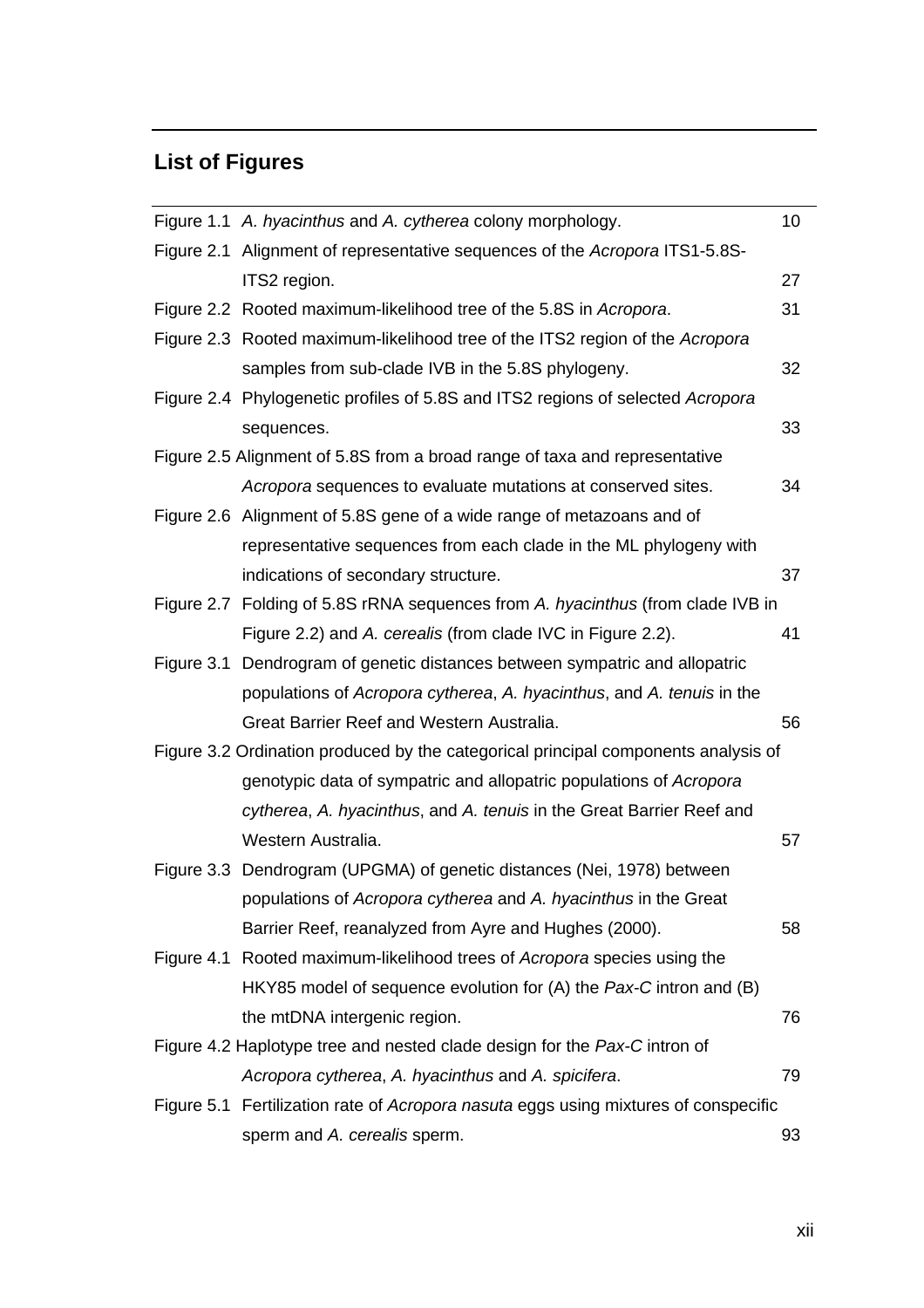| Figure 5.2 Fertilization rate of Acropora cerealis eggs using mixtures of self-sperm |     |
|--------------------------------------------------------------------------------------|-----|
| and A. nasuta sperm (a), and of A. nasuta eggs using mixtures of self-               |     |
| sperm and A. cerealis sperm (b).                                                     | 94  |
| Figure 5.3 Fertilization rate of Acropora nasuta eggs using mixtures of self-sperm   |     |
| and conspecific sperm.                                                               | 95  |
| Figure 5.4 Single stranded conformational polymorphisms (SSCP) of Mini-              |     |
| collagen from the parental Acropora colonies employed in sperm                       |     |
| competition trials.                                                                  | 96  |
| Figure 6.1 Phase-contrast microscopic images of A. millepora eggs treated with a     |     |
| control serum (a, b) and with antiserum anti- $\beta_{cn1}$ integrin (c, d).         | 111 |
| Figure 6.2 Fertilization rates (%) of Acropora millepora eggs treated with           |     |
| antiserum anti- $\beta_{cn1}$ integrin and controls.                                 | 112 |
| Figure 6.3 Fertilization rates (%) of Acropora millepora eggs treated with different |     |
| doses of antiserum anti- $\beta_{\text{Cn1}}$ integrin.                              | 113 |
| Figure 6.4 Fertilization rates (%) of Acropora millepora eggs treated with           |     |
| antiserum anti- $\beta_{cn1}$ integrin and controls, involving two different sperm   |     |
| concentrations.                                                                      | 114 |
| Figure 6.5 Fertilization rates (%) of Acropora tenuis eggs treated with antiserum    |     |
| anti- $\beta_{\text{Cn1}}$ integrin and controls.                                    | 115 |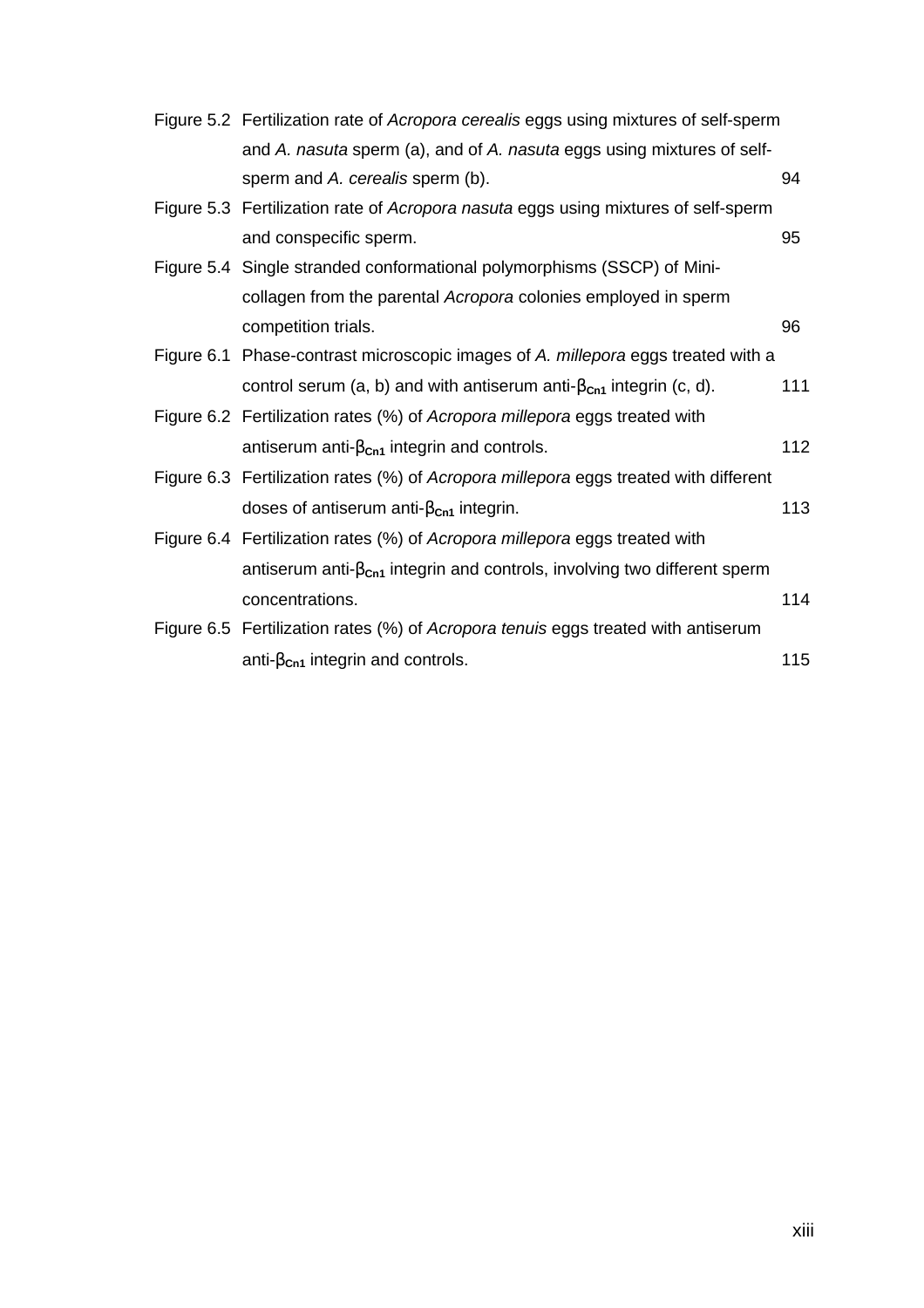## **List of Tables**

| Table 2.1 | Samples and rDNA sequence codes.                                               | 42 |
|-----------|--------------------------------------------------------------------------------|----|
| Table 2.2 | Identical 5.8S sequences in the original data set of 420 Acropora              |    |
|           | sequences.                                                                     | 44 |
| Table 2.3 | Mean base compositions (%) and ranges of Kimura Two-Parameter                  |    |
|           | pairwise sequence distances (%) for the 5.8S and the ITS2 region of            |    |
|           | Acropora.                                                                      | 45 |
| Table 2.4 | AMOVA between Acropora species and Acropora clades in the ML                   |    |
|           | phylogeny.                                                                     | 45 |
| Table 2.5 | Acropora 5.8S and ITS2 sequences with the highest recombination in             |    |
|           | the phylogenetics profile generated by Phylpro in Figure 2.4.                  | 46 |
| Table 2.6 | Relative-rate test for Acropora 5.8S clades in ML phylogeny and                |    |
|           | particular sequences.                                                          | 46 |
| Table 2.7 | Deamination-like susbtitutions in 68 methylation and 21 non-                   |    |
|           | methylation sites of the 5.8S in Acropora.                                     | 47 |
| Table 2.8 | Number of mutations in 45 conserved positions of the 5.8S gene.                | 47 |
| Table 3.1 | Number of samples analyzed and allele frequencies at eight allozyme            |    |
|           | loci in the acroporid corals Acropora cytherea, A. hyacinthus hya and          |    |
|           | A. tenuis.                                                                     | 59 |
| Table 3.3 | D-values [(Ho-He)/He] indicating heterozygote deficit or excess for            |    |
|           | each locus and population of Acropora cytherea, A. hyacinthus and A.           |    |
|           | tenuis.                                                                        | 61 |
| Table 3.4 | Linkage disequilibrium among loci for each locus and population of             |    |
|           | Acropora cytherea, A. hyacinthus and A. tenuis.                                | 62 |
| Table 3.5 | Pairwise genetic differentiation among populations of three Acropora           |    |
|           | species. Nei's (1978) distance below diagonal, F <sub>st</sub> above diagonal. | 62 |
| Table 4.1 | Sample codes and collection locations for analysis on Pax-C intron and         |    |
|           | the mtDNA intergenic region.                                                   | 80 |
| Table 4.2 | Mean base compositions (%) and ranges of Kimura Two-Parameter                  |    |
|           | pairwise sequence distances (%) for the Pax-C intron and the mtDNA             |    |
|           | intergenic region in A. cytherea, A. hyacinthus and A. spicifera.              | 82 |
| Table 4.3 | Analysis of genetic variance of the Pax-C intron and an intergenic             |    |
|           | region of the mtDNA within and among A. cytherea, A. hyacinthus and            |    |
|           | A. spicifera, using AMOVA.                                                     | 82 |